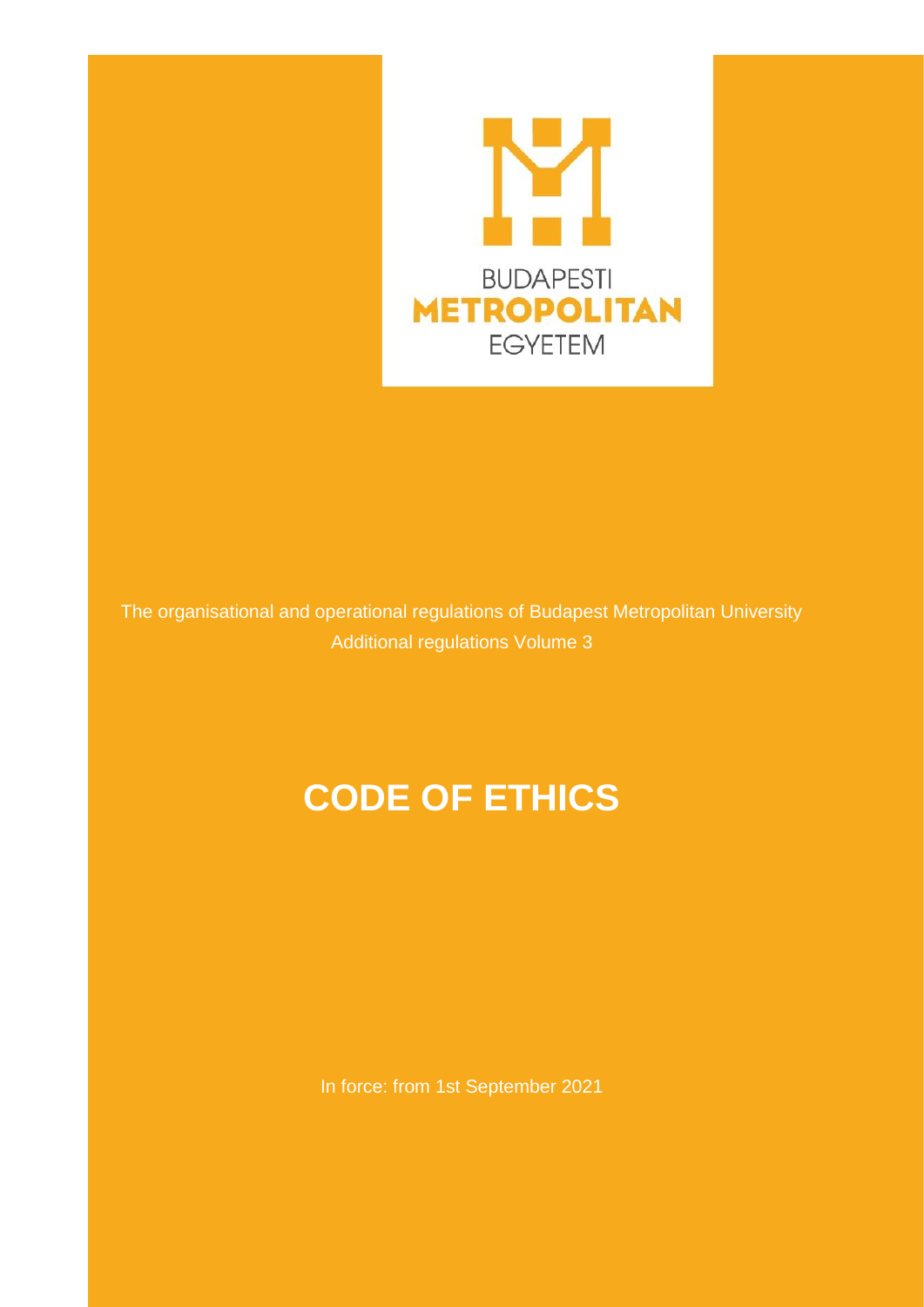

# Tracking modifications:

| <b>Issue number:</b> | Date of issue: | <b>Description:</b>                                                                                 |
|----------------------|----------------|-----------------------------------------------------------------------------------------------------|
| 1.0                  | 15 July 2013   | 1st issue                                                                                           |
| 2.0                  | 03/06/2017     | 2nd issue                                                                                           |
| 2.1                  | 30/04/2019     | Removal of the integrity test.                                                                      |
| 3.0                  | May 2021       | The structure is more coherent with the inner norms of<br><b>METU</b><br>More detailed explanations |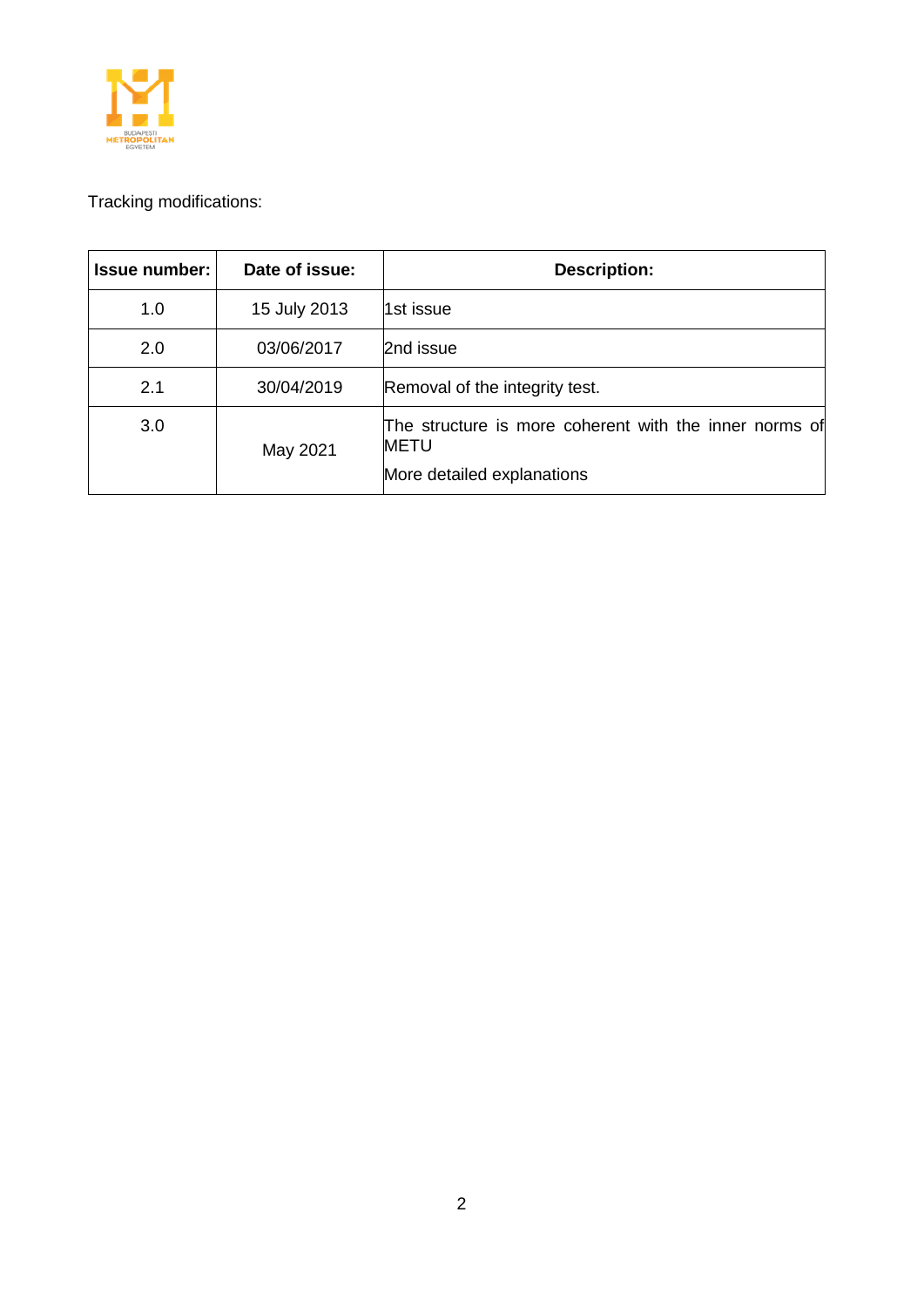

# **TABLE OF CONTENTS**

| CHAPTER III EXEMPLARY BEHAVIOUR APPLIED TO SENIOR CITIZENS OF THE             |  |
|-------------------------------------------------------------------------------|--|
|                                                                               |  |
| <b>CHAPTER IV. EXEMPLARY BEHAVIOURS APPLIED TO MEMBERS OF DECISION-MAKING</b> |  |
|                                                                               |  |
| CHAPTER V EXEMPLARY BEHAVIOURS APPLIED TO EMPLOYEES REPRESENTING THE          |  |
|                                                                               |  |
| CHAPTER VI EXEMPLARY BEHAVIOURS APPLIED TO THE INSTRUCTOR AND NON-            |  |
|                                                                               |  |
|                                                                               |  |
|                                                                               |  |
|                                                                               |  |
|                                                                               |  |
|                                                                               |  |
|                                                                               |  |
|                                                                               |  |
| <b>CHAPTER VIII TYPICAL CASES OF THE VIOLATION OF ETHICAL RULES  13</b>       |  |
|                                                                               |  |
|                                                                               |  |
|                                                                               |  |
|                                                                               |  |
|                                                                               |  |
|                                                                               |  |
|                                                                               |  |
|                                                                               |  |
|                                                                               |  |
|                                                                               |  |
|                                                                               |  |
|                                                                               |  |
|                                                                               |  |
|                                                                               |  |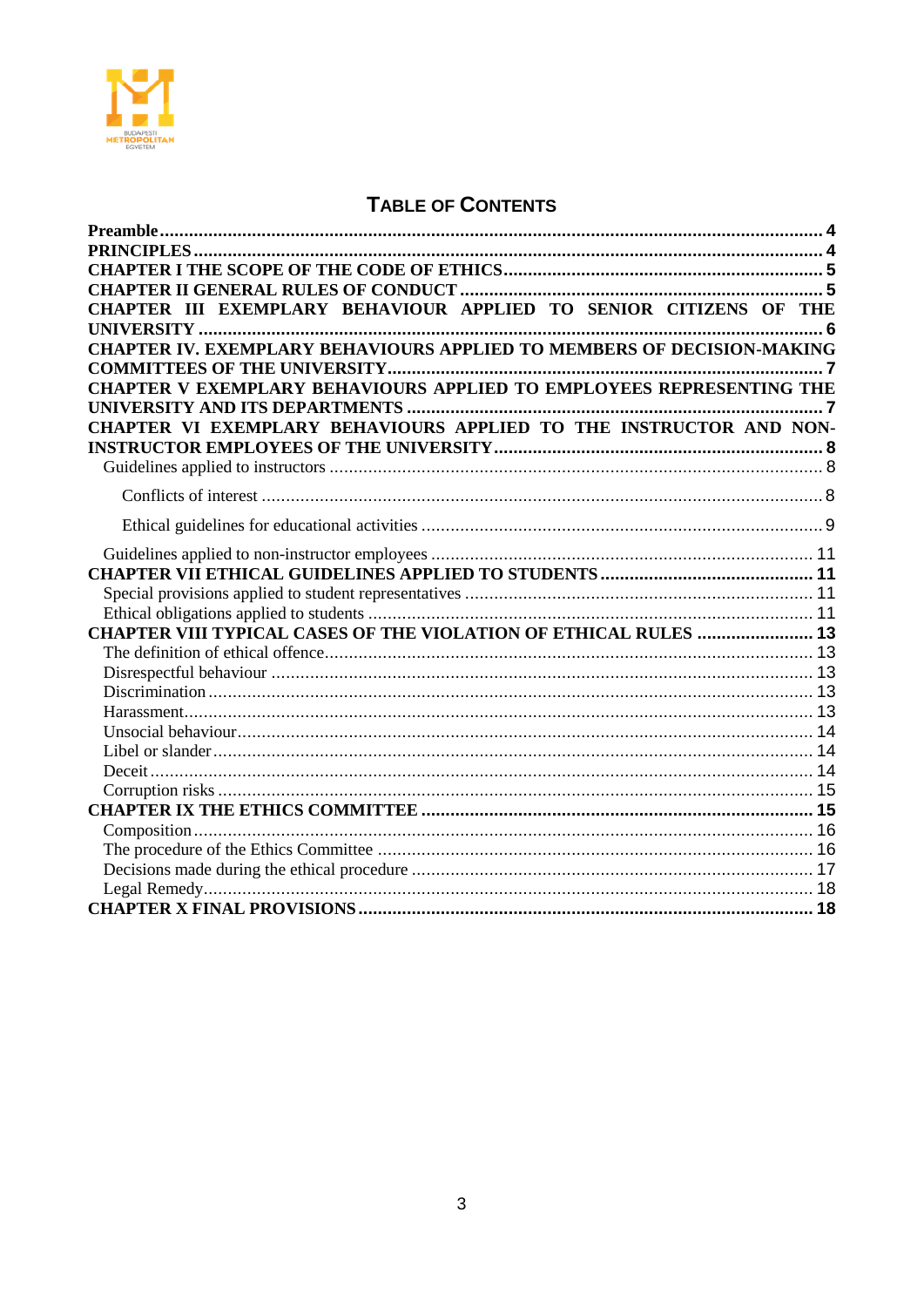

#### **PREAMBLE**

<span id="page-3-0"></span>The aim of the Code of Ethics of Budapest Metropolitan University (hereinafter: University) is to foster the establishment of proper ethical values, behaviour culture, to make students be aware of rights and obligations.

#### **PRINCIPLES**

- <span id="page-3-1"></span>1. The foundation of European culture is the respect of the individual and the communities, the preference of democratic decision-making procedures. Our University's values lie on these principles.
- 2. We follow the foundation principle of European culture when we declare that the only way to treat others is to treat them as we would expect to be treated, and what we can expect from others is the same as what we would expect from ourselves in a reverse situation.
- 3. Everybody in our University is free to act as long as their action does not violate other people's human rights, their physical or mental health, or their dignity.
- 4. Our University is committed to act against any action led by violence or discrimination, especially any form of violence against women.
- 5. The core values of our University are modernity, internationality, diversity, openness, and creativity.
- 6. The relationship between the University and its citizens is governed by contracts. One of the key principles of the European culture is respect for contracts by every party. The relationship of the lecturers and students of the University needs to be based on integrity, collegiality, and cooperation.
- 7. Our University believes in equality of all cultures, religions and other belief systems. In our University, the presence of diversity of cultures is welcomed.
- 8. Our University endeavours to create and maintain a healthy environment within the organisation.
- 9. Anyone who feels that their rights or dignity is prejudiced may appeal to the relevant department of the University.
- 10. Without an impartial procedure, rights cannot be restricted, or a person be condemned in our University.

**Dr. Bálint Bachmann DLA rector**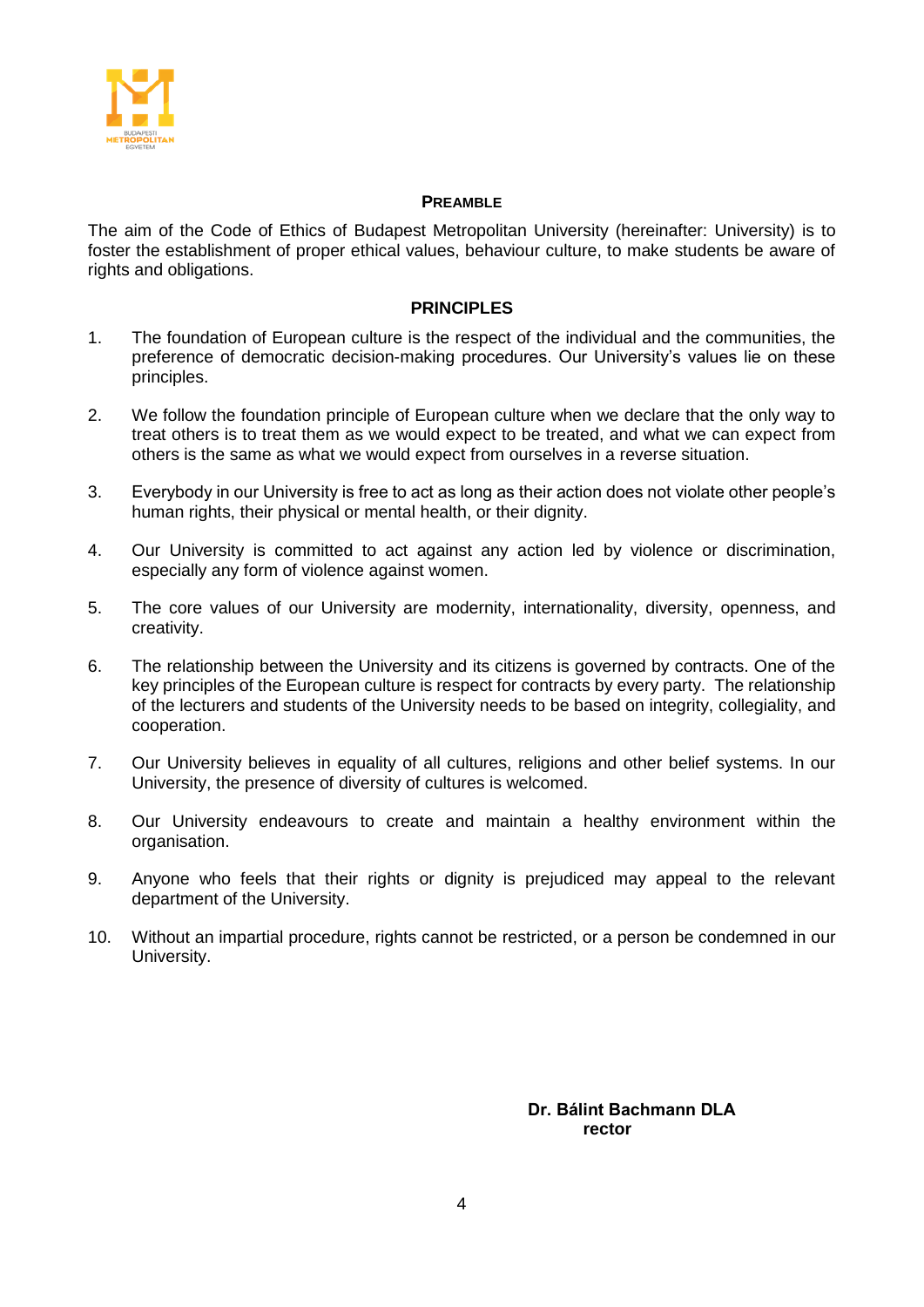

The Senate of the Budapest Metropolitan University hereinafter sets out its Code of Ethics in accordance with act CCIV of 2011 on national higher education, act I of 2012 on the Labour Code and act CXXV of 2003 on equal treatment and promotion of equal opportunities as follows:

#### **CHAPTER I THE SCOPE OF THE CODE OF ETHICS**

- <span id="page-4-0"></span>1. The scope of the Code of Ethic (hereinafter: Code) covers every citizen of the University (including students, instructors, non-teaching employees, and people employed through other types of contractual relationships) irrespective of their nationality, mode of studies, and language of studies, quality, and position.
- 2. The scope of the Code also extends to academic activities of University citizens and to any behaviour outside the University which may affect the reputation and social status of the University.
- 3. The University takes the utmost care to make the ethical principles and rules laid out in the Code of Ethics known and have them complied with by every citizen.

# **CHAPTER II GENERAL RULES OF CONDUCT**

- <span id="page-4-1"></span>4. Citizens of the University and people supporting the aims of the University can expect their dignity of the human being and their fundamental rights to be respected, and, at the same time, it is their obligation to exercise the same with other people.
- 5. The citizens of the University
	- *a)* should make every effort to be objective in their decisions which determine their activities and behaviour. When making decisions, they should avoid both unduly advantageous and disadvantageous judgements that are based on previous knowledge as well as discrimination on ethnic, religious, political, and gender bases,
	- *b)* during their activities and work, they protect their environment from unnecessary damages.
	- *c)* must use any work and other types of equipment in their responsibility properly and according to the regulations of the University, bearing damage prevention in mind and they need to draw attention of the authorities to unsafe or faulty items or equipment,
	- *d)* reject any form of violent and offensive insults and act against these,
	- *e)* should establish a good and supporting rapport with colleagues students, instructors, researchers and other employees - on the basis of mutual respect and trust and fair cooperation,
	- *f)* they should exercise their fundamental rights (freedom of conscience, religion, and expression) in a way that they do not prejudice other people's rights,
	- *g)* they must not offer, ask for, demand, enforce, or accept any financial, sexual, or any other service in favour of their professional career (e.g. acquiring a good mark, an advantageous position, etc.),
	- *h)* they can use the infrastructure of the University only for such purposes which are necessary for their work or for the accomplishment of their academic obligations, which are allowed, or which serve the interest of the University,
	- *i)* they must keep confidential information, keeping in mind the requirements of discretion; personal rights, personal data, and any information classified as secret by the University shall be entitled to enhanced protection,
	- *j*) in case of conflicts, they must aim at resolving the conflict, possibly amicably,
	- *k)* in their publications and other statements about the University (social media, electronic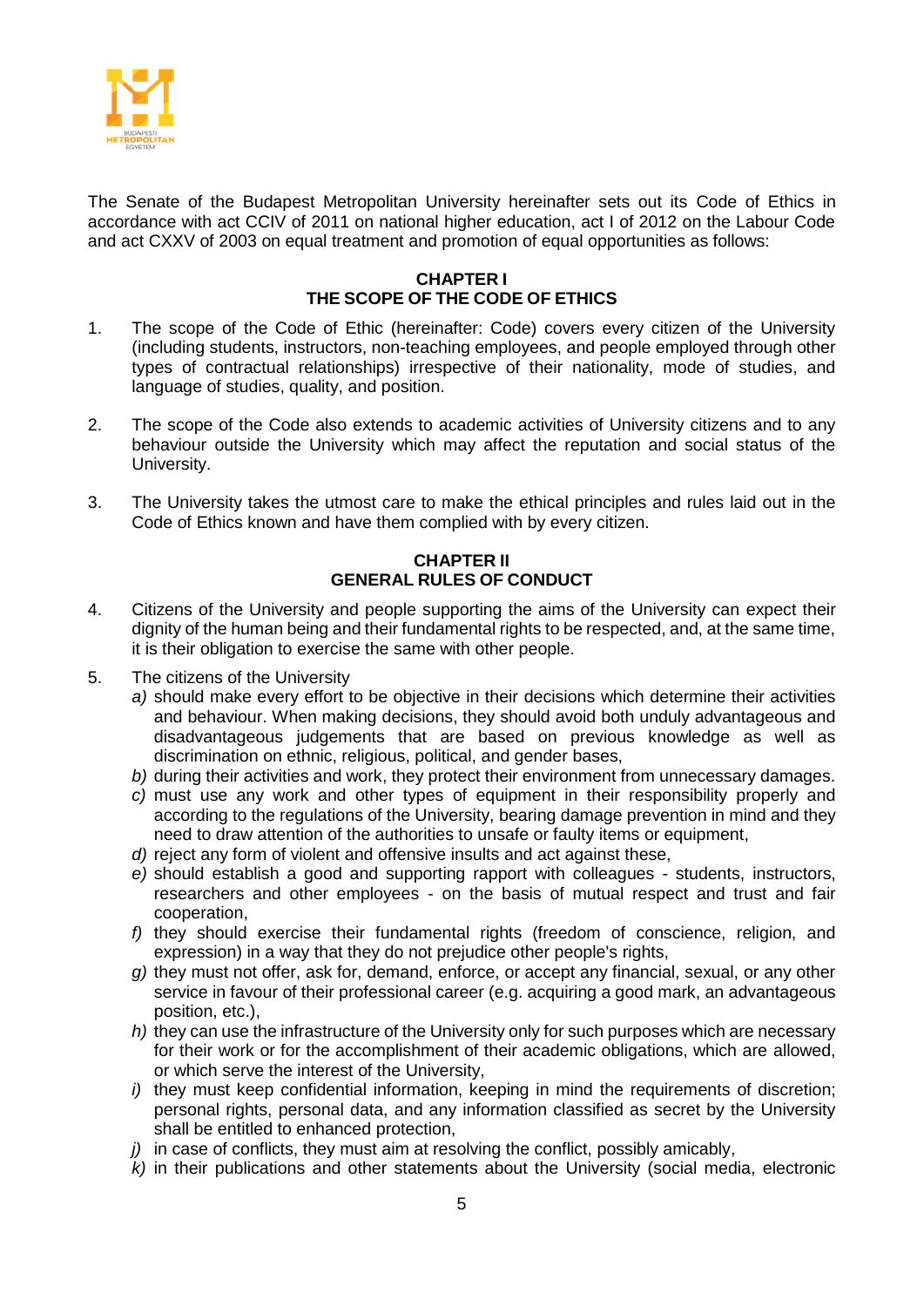

media, printed media, internet, online forums) they must endeavour to give credible, objective, and professional information about the educational work and research carried out at the University and about relations within the University,

- *l)* can communicate matters related to the University only in a moderate and responsible way and only within their own scope of competencies,
- *m)*must comply with ethical rules and in order to foster prestige and respect for the University, they mustn't discredit the institution,
- *n)* mustn't disparage colleagues and they must reject any intention to do so,
- *o)* should make every effort to showcase the ethical guidelines represented in the present Code in their decisions and behaviour.

#### <span id="page-5-0"></span>**CHAPTER III EXEMPLARY BEHAVIOUR APPLIED TO SENIOR CITIZENS OF THE UNIVERSITY**

- 6. Employees in top positions of the University are expected to manage their organizations beyond their legal and economic responsibility by taking the moral requirements defined in the Code of Ethics into consideration. Accordingly:
	- *a)* they must prepare their decisions thoroughly, and during this they should ask and possibly consider - the opinion of their subordinates,
	- *b)* they must provide subordinates with the necessary freedom and the competence of making independent decisions within the legal framework in order to complete their professional tasks,
	- *c)* they must gain and provide the necessary information needed for completing their tasks for the people involved,
	- *d)* they must provide their subordinates with moral support and incentivize them for continuous self-education and professional development,
	- *e)* they must not belittle their colleagues, and must reject any such intention of others.
- 7. It is the moral obligation of a leader not to make improper use of their powers. This especially applies when awarding allowances or benefits, making proposals for awards or rewards, or making other decisions. Accordingly:
	- *a)* it is the obligation of the leader to provide their subordinates with entirely equal opportunities and the necessary and feasible publicity, especially when making decisions related to applications, publishing and academic qualifications,
	- *b)* it is an ethical offence to take advantage of the hierarchical relationship for private interest, even in those situations that are not connected to the employment relationship,
	- *c)* it is an ethical offence to exercise political or ideological influence on others or aiming to do that with reference to or by taking advantage of dependency.
- 8. It is an ethical requirement for executives and leaders to facilitate group-level solution of professional problems, which arise at the department, and they should encourage their colleagues to do so.
- 9. An executive must always make their decision in compliance with the interest of the University and the department led by them.
- 10. Every executive and leader is expected to improve their leadership skills and knowledge within the limits of the available resources.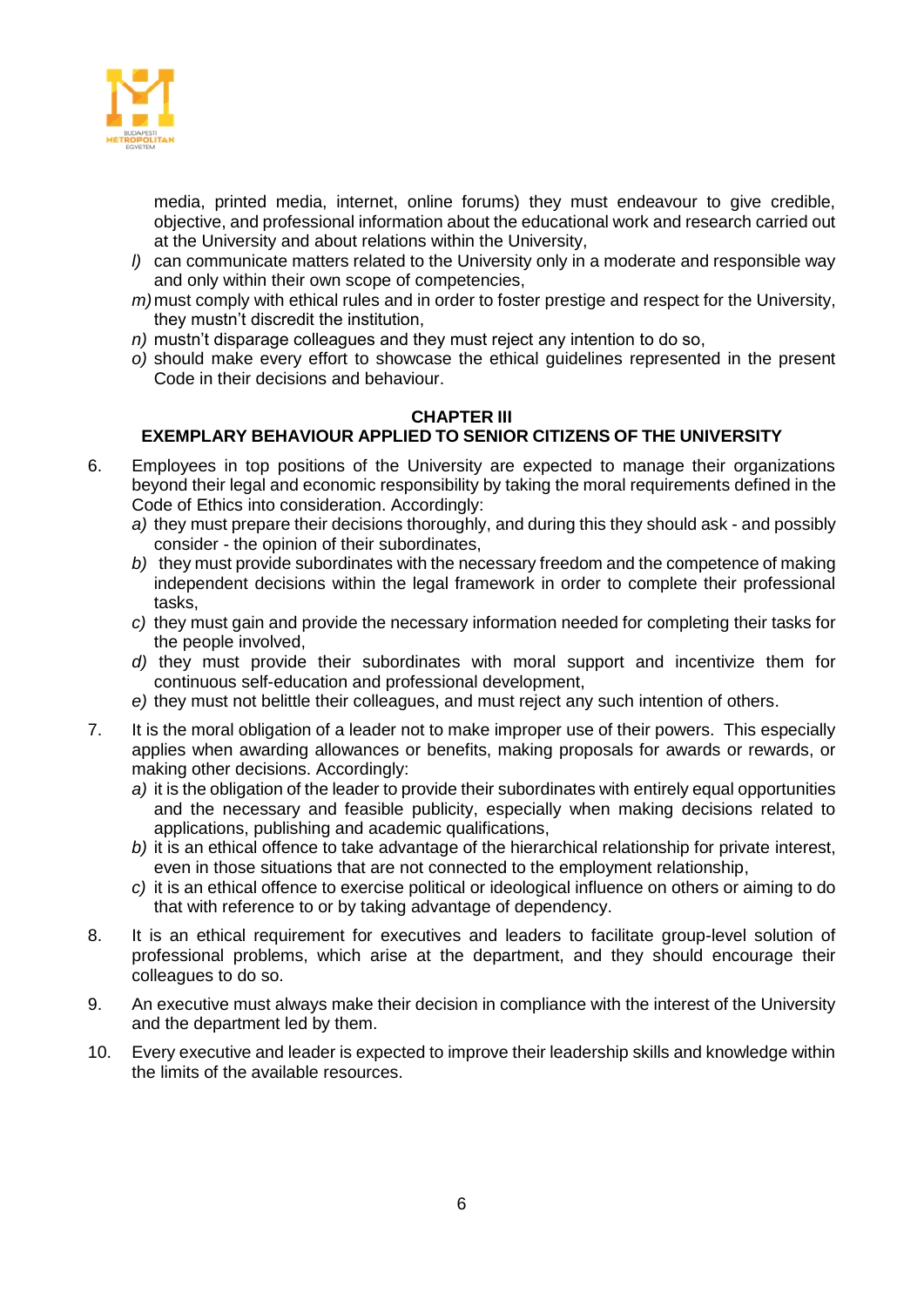

#### <span id="page-6-0"></span>**CHAPTER IV EXEMPLARY BEHAVIOURS APPLIED TO MEMBERS OF DECISION-MAKING COMMITTEES OF THE UNIVERSITY**

- 11. It is the moral obligation of each member of the decision-making committee of the University *a)* to do their best to make well-established decisions,
	- *b)* to evaluate facts objectively when making decisions, to weigh up the consequences of the decisions responsibly,
	- *c)* to ask the represented people about the items on the agenda possibly beforehand, and to give voice to their opinion.
- 12. It is the moral obligation of the members of the decision-making committee of the University to prepare for the sessions and to do their best so that the decisions affecting the lives and conditions of the citizens of the University are well-founded. In that case when the conditions of the well-founded decision (e.g. the required information) are not ensured, it is a moral obligation to initiate modification.
- 13. It is the moral obligation of every employee participating in the work of decision-making committees of the University to maintain a viewpoint, which weights facts up objectively and reflects the opinion and the interest of the community represented, and to inform them.
- 14. Members of the decision-making committees are bound to take the interests of the represented into consideration in case of corporate voting.
- 15. Members of the decision-making bodies must provide the person involved in the decisionmaking with a fair procedure, considering only the points of view relevant to that particular procedure. In a decision-making situation the members of the decision-making committees must avoid voting by ignoring the aspects of the given procedure, by being influenced via bargains or voting under somebody's thumb. It is an ethical offence to initiate, order or force such vote, and also if such voting is approved.

# **CHAPTER V**

# <span id="page-6-1"></span>**EXEMPLARY BEHAVIOURS APPLIED TO EMPLOYEES REPRESENTING THE UNIVERSITY AND ITS DEPARTMENTS**

- 16. Workers representing the University and its departments are obliged to consider the fact that the primary function of the University is education and scientific research.
- 17. It is the obligation of the workers representing the University or its departments to ponder the consequences of their decisions and statements in a responsible way.
- 18. It is the obligation of the workers representing the University and its departments to assist the students, instructors, non-university citizens or colleagues of other institutions who need professional or educational help with efficient, accurate, and fast information and administration at appointments, at the given times, or in office hours. In case the problems arisen are not within the limits of their powers, they are expected to inform the people seeking help about the competent person or department.
- 19. Workers representing the University or its organizational units can expect to be provided with the information necessary for their work by the citizens of the University.
- 20. It is the obligation of the employees and people representing the University and its organizational units to learn and comply with the directives of the policy of making statements and press releases.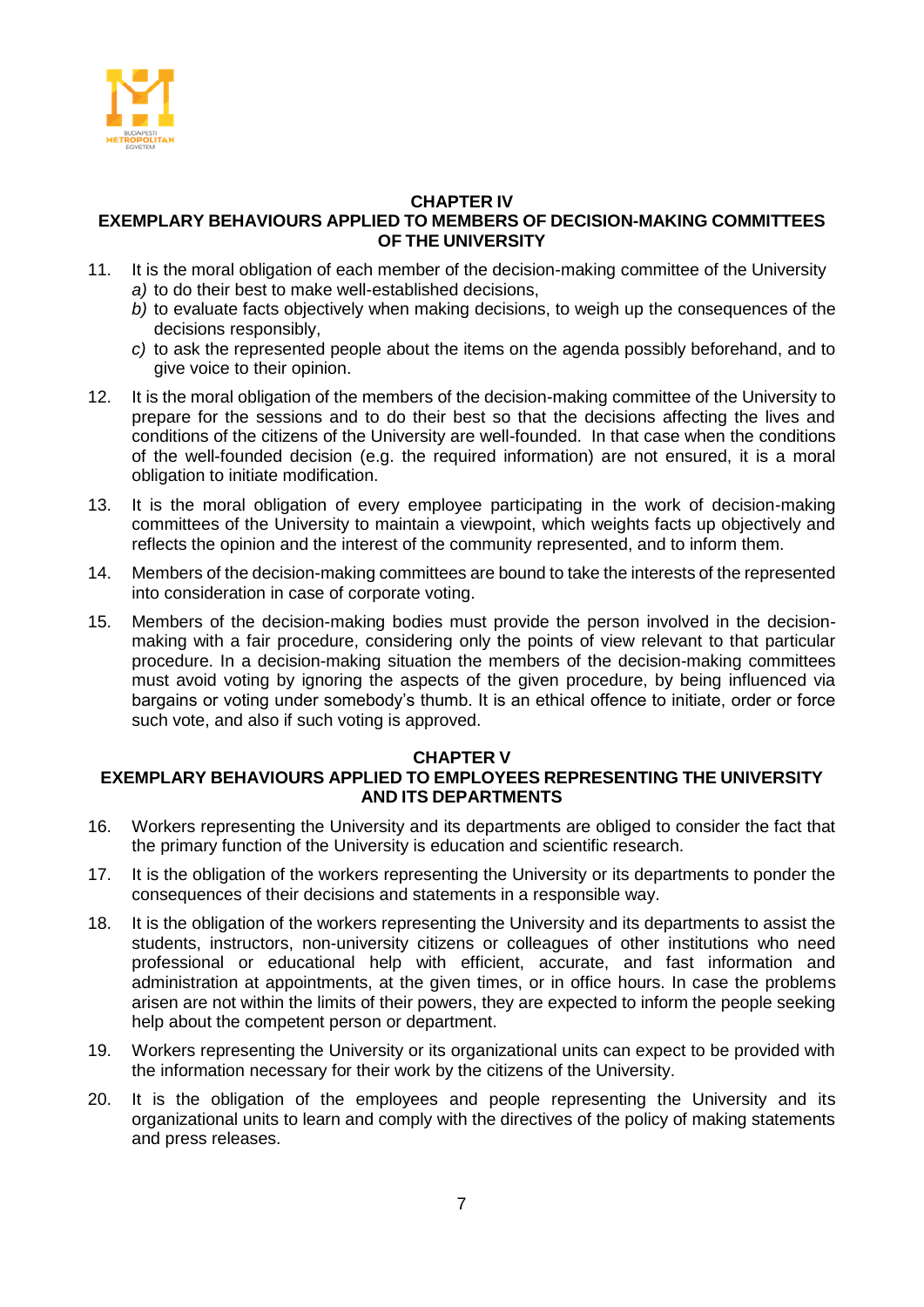

21. The provisions of the current chapter also apply to workers representing the University or its departments in social media.

#### **CHAPTER VI**

# <span id="page-7-0"></span>**EXEMPLARY BEHAVIOURS APPLIED TO THE INSTRUCTOR AND NON-INSTRUCTOR EMPLOYEES OF THE UNIVERSITY**

#### **Guidelines applied to instructors**

- <span id="page-7-1"></span>22. It is a general ethical requirement that the instructors
	- *a)* are not allowed to make disparaging, offensive or unjust remarks for colleagues or the University itself neither in front of the students nor in front of other colleagues,
	- *b)* must refrain from evaluating the person, action, or achievement of any of the students offensively,
	- *c)* must always be prepared to help and welcome those students and colleagues openmindedly who turn to them with professional or any other type of question,
	- *d)* can oblige students only with issues in connection with their studies,
	- *e)* should undertake only such task or assignment or do activities in addition to their scope that do not harm the interests of the University,
	- *f)* mustn't use their status created by social and professional relationships to gain any personal advantage in the institution,
	- *g)* must avoid situations which result in a conflict of interest,
	- *h)* private life problems should be excluded from teaching activity,
	- *i)* need to respect the privacy of students,
	- *j)* only allowed to work in the community of the institution if their mental and physical health enables this,
	- *k)* must maintain their relationships with the students within the actual responsible role boundaries,
	- *l)* must not urge students to work for them privately,
	- *m)* must keep all personal discussions and consultations provided to the students in connection with their work, only in official places designated by the University; such a venue can be differed only in duly justified cases and in every case (in case of an employment contract or an agent agreement alike) a prior, written permission of the head of department is absolutely necessary.

#### **Conflicts of interest**

- <span id="page-7-2"></span>23. When an instructor examines, qualifies or evaluates a student who is a relative, a friend or who has a personal conflict with them, or whom the instructor cannot judge in an unbiased way, the conflict of interest can be stated. The direct superior has to be informed about the conflict of interest and they are responsible for the examination and the designation of another examiner or committee.
- 24. The conflict of interest can be stated if someone becomes their own principal as a result of their external function, their employment outside the University, or multiple commissions. Such condition must be ceased without any delay.
- 25. It is ethically objectionable seriously and the conflict of interests can be stated if a decision harms moral or legal norms, or any other interest as a result of the partnership of a superior with their subordinate or an instructor with a student. In such cases, the instructor or researcher concerned is obliged to inform their line manager about the relationship who takes steps in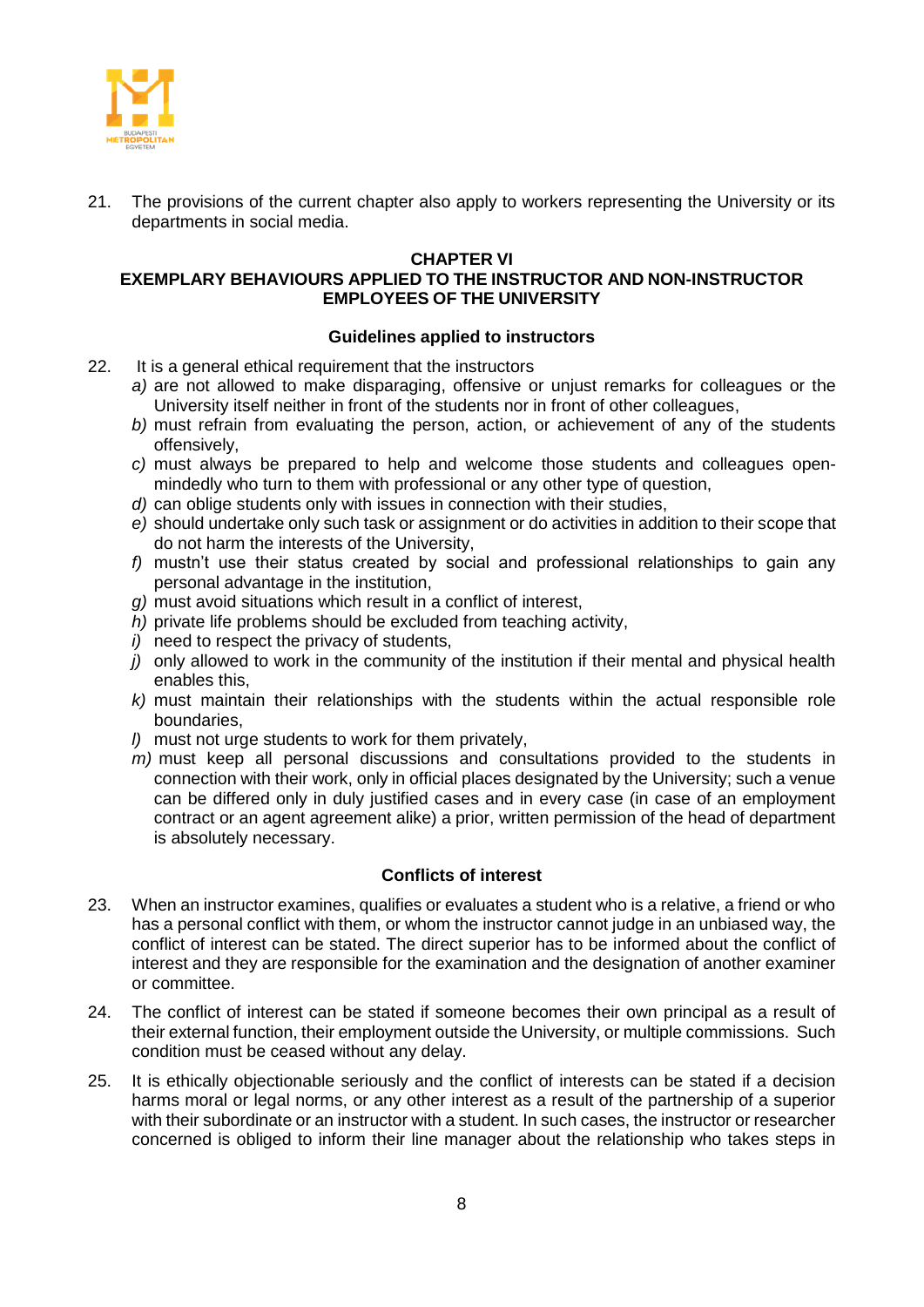

order to exclude the instructor/researcher from any decision which concerns the partner. It is the strict ethical obligation of the manager/leader to treat such information confidentially.

26. It is a conflict of interest and therefore a person is excluded from the preparations and conduct of procurements of the University whose task is to conduct an unbiased and objective procurement in such cases when economic or other personal interest is involved between the citizen of the University and people involved in purchases (e.g. family members, relatives, other relatives, friends, or friend's relatives).

# **Ethical guidelines for educational activities**

#### <span id="page-8-0"></span>27. Instructors

- *a)* must stick to facts, scientific truths and data obtained using scientific methods; they must represent the conclusions driven by professional integrity,
- *b)* can expect the managers of the University to provide the conditions necessary for honest and fair professional activity (within reasonable bounds),
- *c)* can expect their workplace not to impede the acquisition of their professional qualification and the opportunity of continuous professional development (which are in accordance with the employment plan).
- 28. The instructor, the person employed as a teacher, the scientific researcher when conducting educational tasks in connection with the students, from the criminal defence point of view, counts as a person performing public duties, who is not regarded to be a public official, but from the community's interest does exceptionally useful and valuable tasks.
- 29. It is the moral responsibility of instructors to undertake only such jobs and tasks that they are professionally and personally prepared to fulfil and resolve. They must endeavour to keep track of the development of the discipline they cultivate, to contribute to its results, and to be in possession of the methodology necessary to transfer the knowledge. The instructor needs to work toward continuous professional improvement and renewal.
- 30. Instructors do the job entrusted to them to the best of their ability and do their utmost to make their students master the up-to-date knowledge of their subject.
- 31. Instructors have the right to choose the curriculum within the set boundaries of the training program, to select the teaching and training methods and to carry out their job in line with their own ideology and values without pressing or encouraging students to accept them. People employed in a teaching position, as a PhD student in an educational role and lecturers have the right detailed in this paragraph.
- 32. Responsible professional activity necessitates that instructors
	- *a)* hold the lessons running under their name in person, in accordance with their employment contract and the regulations of the University apart from particularly justifiable and certified cases, (e.g. illness or delegation), even if there is a guest lecturer, the original instructor must be present,
	- *b)* must be prepared for timetable lessons and consultations at the best of their knowledge and hold all of them fully,
	- *c)* must start the lesson in accordance with their employment contract and the regulations of the University – at the given place and time in clothing suitable to the occasion, without being late, finish that at the specified time, and transmit processable knowledge,
	- *d)* must present the material declared in advance and in case there is a change in the schedule, they must inform their students and line managers in due time and in a proper manner,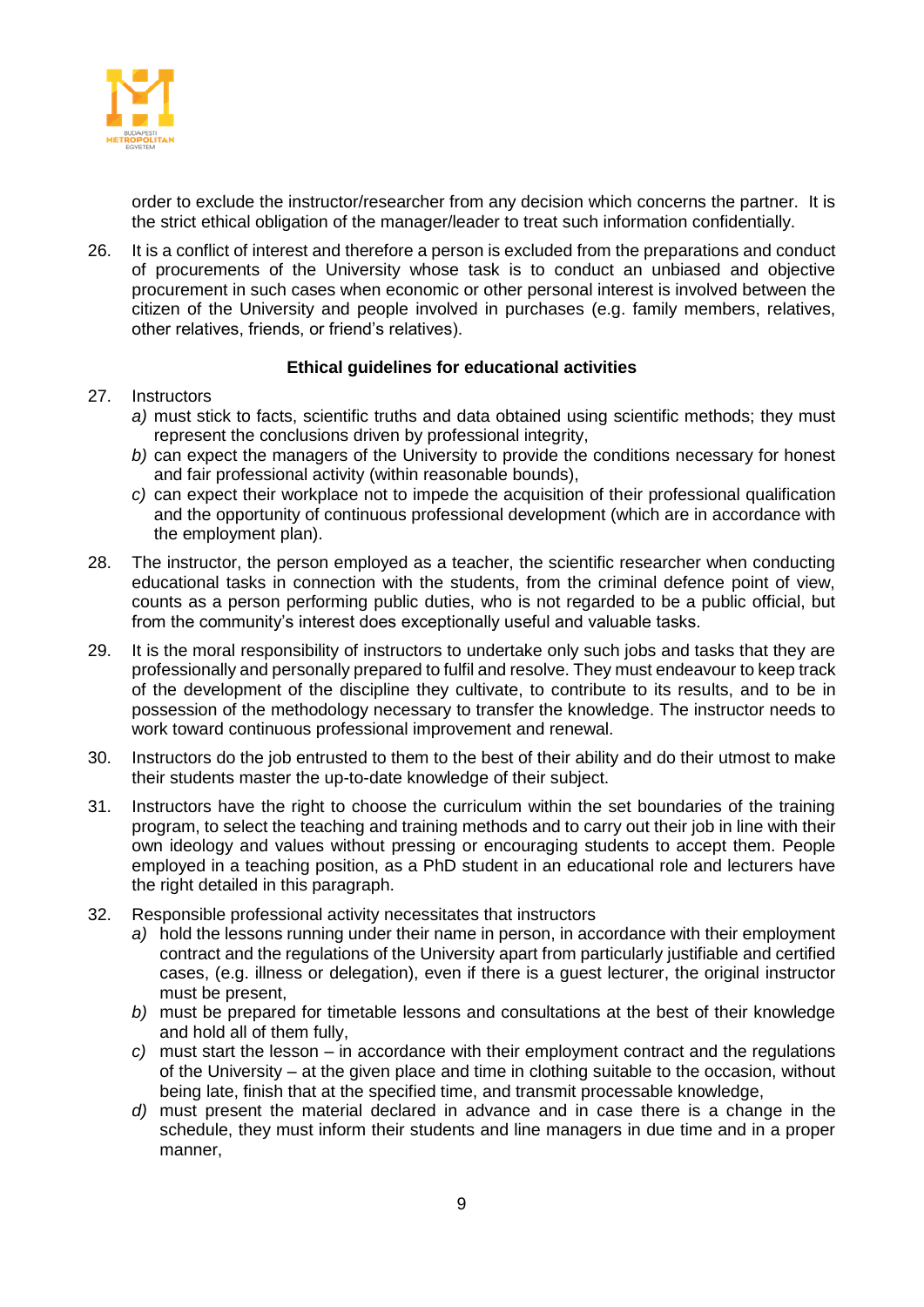

- *e)* must follow the latest results of their specialist field, be aware of them and integrate them into their lectures and seminars,
- *f)* must convey knowledge objectively and multilaterally, teach and evaluate in compliance with the approved curriculum, respect human dignity and rights of the students, and take the individual skills, ability and disability of the students into consideration,
- *g)* their communication must be clear, polished, precise, and sophisticated in an exemplary manner.
- 33. The instructors of the University must inform their students in due time clearly about their professional, educational, and subject-specific requirements. In order to do this
	- *a)* during the course instructors must do everything that can be expected from them in the given situation to prepare students for tests,
	- *b)* at the beginning of the semester they must make the type and level of testing clear for the students.
- 34. Instructors must pay great attention to fair and ethical testing. The University states the following fundamental professional and ethical requirements to every instructor and employee taking part in testing in order to reach this goal:
	- *a)* examination requirements shall be made available in the beginning of the semester; it is a serious ethical offence if not the previously declared material is tested,
	- *b)* extremities shall be avoided when determining the requirements of a course; when determining the extent of the curriculum, the credit value and the body of knowledge already taught in other courses shall be taken into consideration,
	- *c)* instructors commit ethical offence if they make their own work compulsory without any professional or subject-specific reason – so that students buy them,
	- *d)* every behaviour of instructors which connects testing with profit making (even in an indirect form) is also considered as an ethical offence,
	- *e)* in an oral exam apart from the student taking the exam, another person must be present (e.g. the next student who is preparing for the examination, or if it is not possible a university staff),
	- *f)* during examinations, the fairness of testing has to be guarded with strict and personindependent consistency; such an instructor who might be either positively nor negatively biased cannot act as an examiner,
	- *g)* attention has to be paid so that righteous students do not be put at a disadvantage because a fellow student cheats,
	- *h)* evaluation shall be done without bias, according to public and uniform criteria,
	- *i)* if required by students, they shall be made aware of the reasons of the evaluation and the expected right answer. If required by students, the evaluation of examinations and university papers must be justified, the corrected test papers must be shown to the student concerned,
	- *j)* instructors shall manage marks in a way that the name and the mark of the student do not appear together in public and shall not become available for incompetent people (except the student definitely gives consent to that), unauthorized person might not have access to that.
- 35. If the instructor or the researcher made their scientific results public (to the professional or general public), they must follow the accepted publication methods and rules. It must be obvious how much own contribution has been made to answering the questions under scrutiny and how much was done by fellow researchers.
- 36. The author owes those colleagues acknowledgments whose work was necessary for the publication or the scientific results to come into existence, but their contribution was not significant content-wise.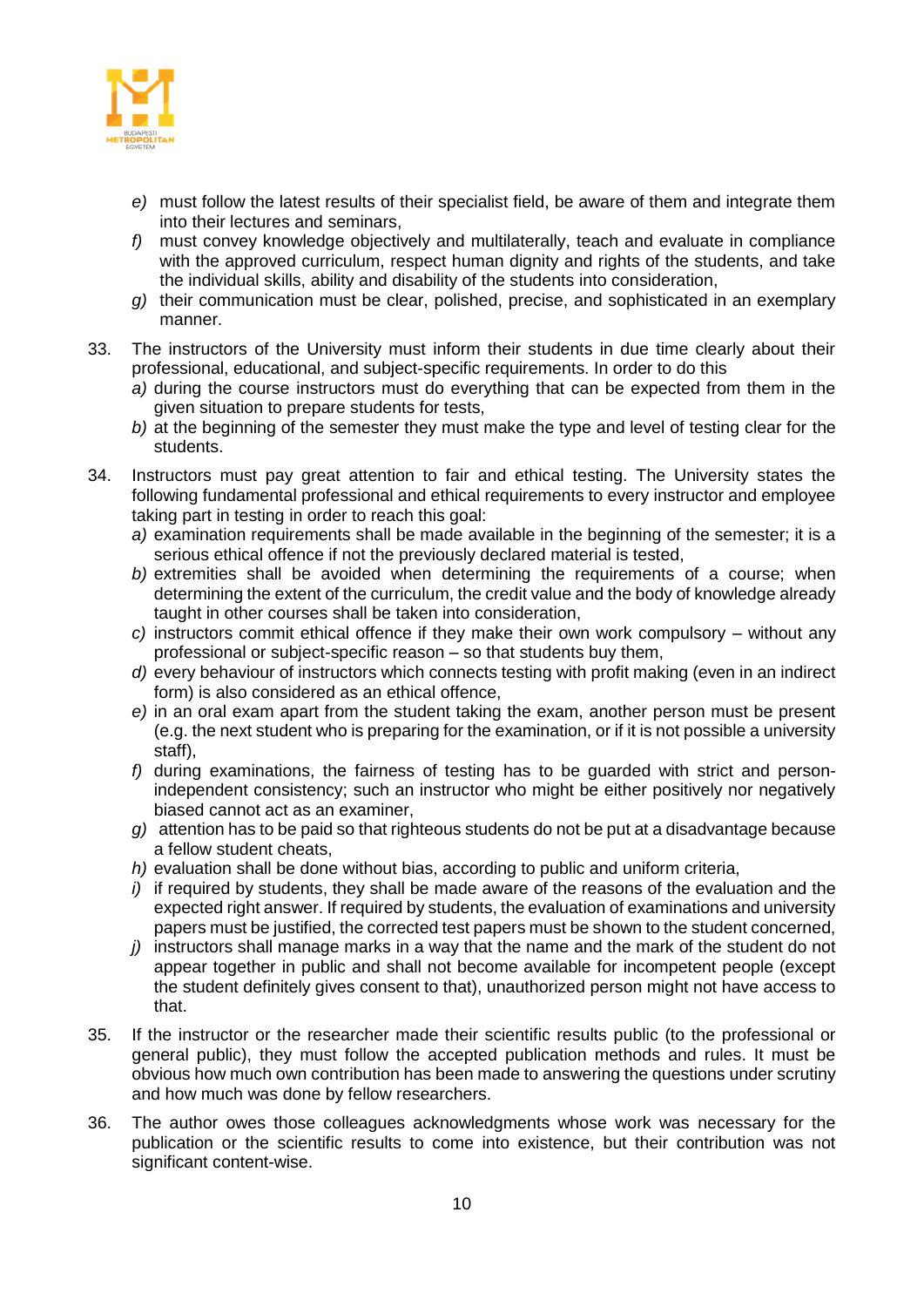

- 37. For certifying the genuineness of their own results retaining the partial results of their research - the used source materials shall be indicated if
	- *a)* they quote even a short part word by word from the published findings (either written or oral) of someone else,
	- *b)* they freely summarize or paraphrase from the published findings (either written or oral) of someone else,
	- *c)* they use the idea, opinion, theory (model, etc.) of someone else,
	- *d)* they use facts, statistics or illustration stated or created by someone else.
- 38. Any instructor or researcher who produces research results in their scientific work without carrying out research or by adulterating the results of their own or somebody else's research, and who represent the idea or statement of somebody else – without proper reference – as it was their own, commit a serious ethical offence.

#### **Guidelines applied to non-instructor employees**

- <span id="page-10-0"></span>39. It is the moral obligation of those taking part in student administration to adopt a polite, constructive, and supporting attitude. They must do their work paying regard to the effective collaboration between the students and the University.
- 40. It is an ethical requirement towards the rest of those employees doing white- or blue-collar jobs to do their work efficiently, supporting the basic activity in accordance with the interests of the University.

#### **CHAPTER VII ETHICAL GUIDELINES APPLIED TO STUDENTS**

<span id="page-10-1"></span>41. It is the ethical right and, at the same time, moral obligation of the students of the University to perform honest, professional activities and prepare themselves for their future profession.

# **Special provisions applied to student representatives**

- <span id="page-10-2"></span>42. It is an ethical requirement towards student representatives to prepare for the sessions of the different bodies of the University thoroughly and, as far as possible, ask a broad range of students in connection with the items on the agenda in advance.
- 43. To help and support each other in advocacy services and respect each other's work and achievements.
- 44. Opinions need to be expressed respecting the other person. They need to be aware that during their public appearances (inside or outside of the University) and with their manners they represent not only themselves but the University as well.
- 45. They have to take up duties and tasks in a responsible way weighting up their own abilities and conditions necessary to perform these tasks, and deliver them with care, dedication, and honest work.
- 46. They have to resolve their conflicts among themselves through respectful dialogue.
- 47. Student representatives are obliged to inform the student community about corporate voting, opinions together with the reasons, if necessary.

#### **Ethical obligations applied to students**

<span id="page-10-3"></span>48. Students are expected to appear at the scheduled lessons and examinations - if possible prepared and in clothing suitable to the occasion.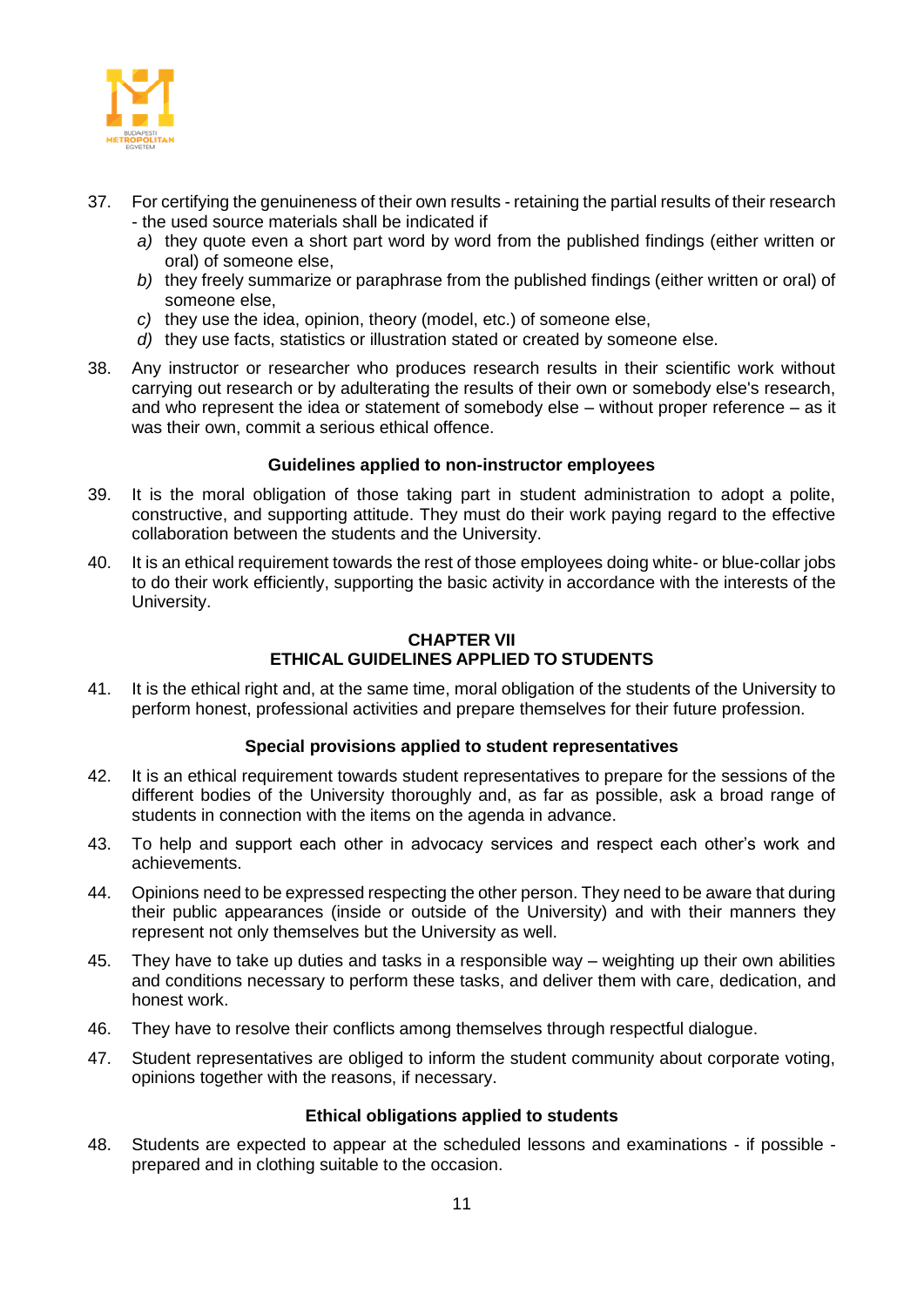

- 49. Students must complete their individual or group tasks and academic obligations using their own ideas and works; in case of mutual scientific work or research the individual performance must be clearly shown.
- 50. Ideas of other authors must be indicated by using proper references. If they fail to do so, it is regarded to be plagiarism, which means indicating others' intellectual property as the student's own or not using proper documentation of the sources used. This can happen intentionally and unintentionally. It most often happens when texts are taken over (embedded) from printed materials, the Internet or other student's papers without indicating the source. Using references practically means acknowledging another person's property rights to their thoughts. At the same time, references make the professional literature references of the train of thought clear by showing the foundations of the thoughts expressed in the paper available.
- 51. An important part and a component of a person's personality is their appearance, image and voice; the image is used to express, identify and individualize a person's personality, therefore as part of protecting a person's personality, their appearance must also be safeguarded. The image is in the exclusive possession of the person, that is without the consent of the depicted/recorded person, it can be made public only in the rarest of cases. For taking pictures, recording or using the images the person involved must give their consent.
- 52. It is a general ethical requirement applying to students that they do not have resort to aids or help that are not permitted when completing their academic obligations or being tested.
- 53. It is strictly prohibited to use mobile phones or to take pictures of exam papers during the written or oral examination. Exceptions are allowed only - in special circumstances – with a permission of the instructor.
- 54. It is the moral obligation of the student help their fellow students, the work and their educational advancement only with fair means. This obligation is breached if a student:
	- *a)* alters, destroys or holds back the written or any other type of professional work of another student which serves the academic development or professional career of that particular student,
	- *b)* makes it difficult or even impossible for another student to obtain sufficient information or hinders their academic development or professional career,
	- *c)* mutilates or prevents access in other ways to learning tools (library books, periodicals, audio or visual materials, etc.),
	- *d)* deliberately modifies, deletes or prevents access to data stored in computer-readable form, necessary for the studies of another student.
- 55. Students must refrain from harassing and intimidating others, breach of the peace and affray in situations related to education and real life situations (entertainment, sports, etc.) as well. Behaviours differing from that - if cannot be labelled more seriously - are considered to be ethical violations.
- 56. Students are expected to express a fair, considerate and unbiased opinion (e.g. when evaluating instructors).
- 57. Foreign students to that reasonable extent which can be expected have to adapt themselves to norms and generally accepted customs of the country and Hungarian universities.
- 58. The University expects its graduates to help and foster their former school with their solidarity, creative ideas, criticism and intellectual contributions. To this end, the University creates the conditions for continuous communication.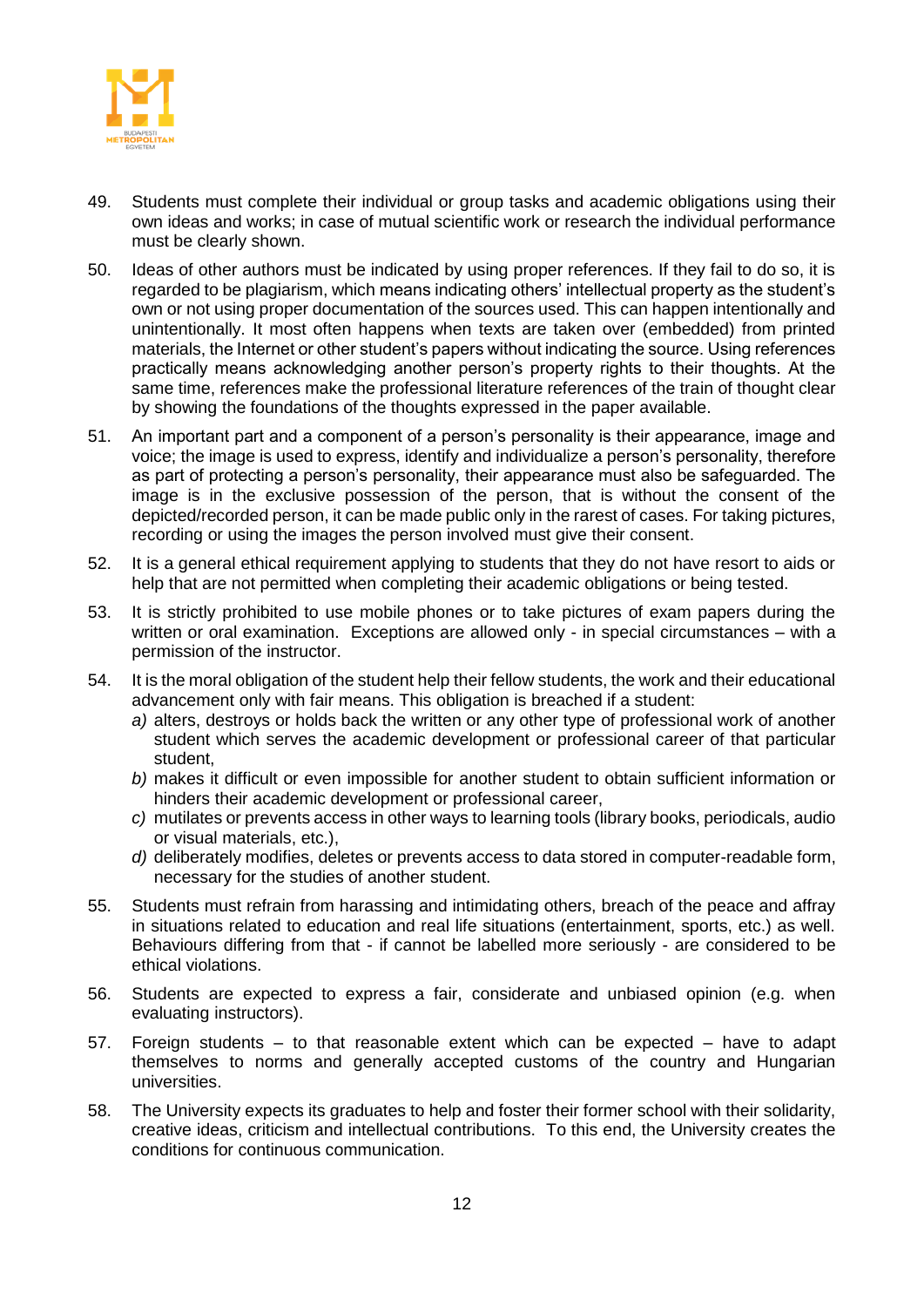

<span id="page-12-0"></span>59. Provisions of Chapter VII also apply to students who represent the University.

# **CHAPTER VIII TYPICAL CASES OF THE VIOLATION OF ETHICAL RULES**

#### **The definition of ethical offence**

- <span id="page-12-1"></span>60. Every behaviour is considered to be an ethical offence which is done by the citizens of the University - intentionally or out of negligence - either verbally or by action, which conflicts with the basic principles and norms detailed in the Code of Ethics, constrains or hinders them.
- 61. The present chapter provides a list of examples for ethical offences. All of the states of affairs regulated in this subsection are ethical offences, however, all behaviours that are not regulated here but harm any principle recorded in the Code of Ethics are considered as ethical offences.

#### **Disrespectful behaviour**

<span id="page-12-2"></span>62. The citizen of the University is expected to build a supporting and good relationship with colleagues - students, instructors, researchers and other employees, the basis of which is mutual respect and trust. Any contradictory behaviour is considered as an ethical offence.

# **Discrimination**

- <span id="page-12-3"></span>63. Both direct and indirect discrimination are considered as serious ethical offence.
- 64. A provision is considered as a direct discrimination if it results in such a treatment when a person or a group is treated less favourably than another person or group is, was or would be treated in a comparable situation because of the real or perceived gender, race, skin colour, nationality, ethnicity, mother tongue, disability, health condition, religion or belief denominational affiliation, political view or other opinion, marital status, maternity (pregnancy) or paternity, sexual orientation, gender identity, age, social origin, financial position, the parttime or fixed-term nature of employment or any other legal status of work, representations of interest membership (trade union), other status or characteristic (hereinafter: characteristic) of the particular person or group.
- 65. Provisions which are not considered to be direct discrimination, and which seemingly correspond to the requirement of equal treatment, constitute indirect discrimination, and which provision puts a substantially higher proportion of people or groups having the attributions specified in paragraph 64 at a disadvantage than any other person or group was, is or would be in a comparable situation.

#### **Harassment**

- <span id="page-12-4"></span>66. The University prohibits all forms of harassment, and sanctions those who violates the ban. Any behaviour is considered harassment, which is offensive to human dignity by involving sexual or any other form, and which is connected to the person's characteristics laid down in Paragraph 64 and has a purpose or effect developing an intimidating, hostile, degrading, humiliating or offensive environment for any person.
- 67. The concept of harassment prohibits all forms of behaviour against human dignity that could occur in various ways. In general, the following actions are considered to be a violation of human dignity: any sexually explicit e-mail or text message, unwanted physical advances or contact, sexual remarks, showing pornographic pictures, sexual demands verbally or in action. All forms of offensive and derogatory comments regarding someone's individual characteristics, or their parody is strictly prohibited. They will be considered as harassment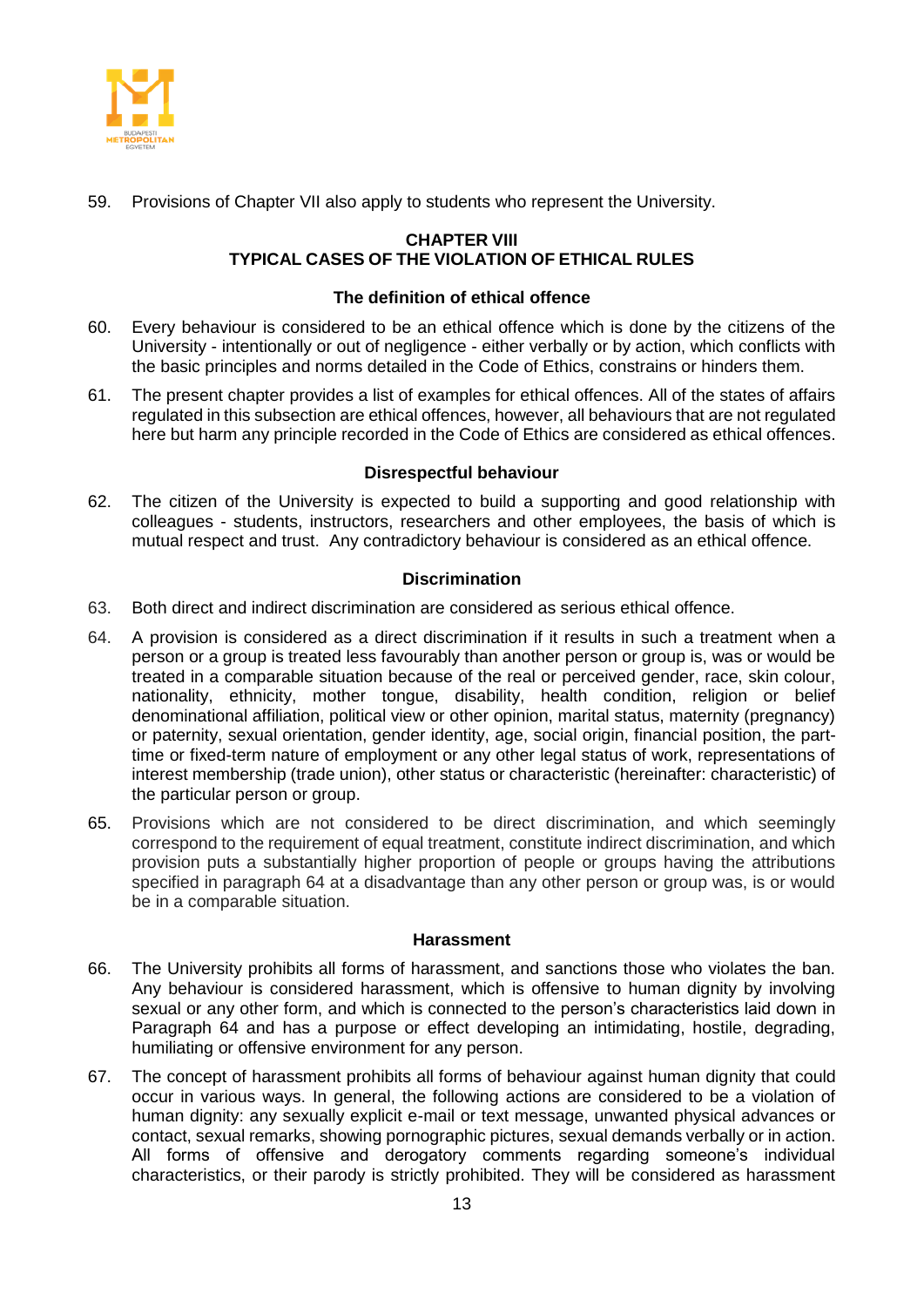

even if they are intended as a joke or a banter. Those who experience harassment or witness one being aimed at themselves or their environment, have the right to express their aversion firmly.

- 68. The statements about harassment could be made to Gábor Szabó psychologist, college professor and the Head of Lifestyle and Counselling Centre via e-mail: [gszabo@metropolitan.hu](mailto:gszabo@metropolitan.hu) or via post: 1148, Budapest, Nagy Lajos király útja 1-9.
- 69. The statements should contain the complaint about harassment, its date, time, place, situation and the name of the witnesses. All evidence related to objectionable behaviour should be preserved. All statements regardless of content, received via e-mail or letter should be filed. The responsible person for filing the statements is Gábor Szabó, Head of Lifestyle and Counselling Centre, who immediately forwards the documents and his recommendations on the case to the Secretary General.
- 70. Statements in speaking can be made personally to the Head of Lifestyle and Counselling Centre at the Centre, at the pre-arranged time, in the office of the Centre. The statements made in person must be recorded in the minutes, and signed by the complainant, the receiving party, and the minute taker.
- 71. Anyone who is harassed or feels intimidated, or a victim of psychological terror can turn to the Head of Lifestyle and Counselling Centre. The University will not tolerate any retaliation against the complainant, and will also respect the rights of the accused person.
- 72. Anyone who violates the intimate sphere or sexual integrity or gender of another person by either a verbal or written remark, or action, commits a serious ethical offence.
- 73. It is important to note, that while harassment under the Act of equal treatment and promotion of equal opportunities is a form of discrimination, in the Criminal Code harassment, sexual coercion, sexual assault, sexual abuse and indecency is a criminal offence.

# **Unsocial behaviour**

<span id="page-13-0"></span>74. University citizens must refrain from harassment, intimidation, disturbance, disorder, damage to other's property, or any form of infringement in official or any other relationship, in educational or social situations (e.g. entertainment, sport, etc.) alike.

# **Libel or slander**

<span id="page-13-1"></span>75. Every citizen of the University must make every effort to preserve the reputation and prestige of the institution. They must refrain from any expression, which collides with the interest of the University. Every public statement or rumour - not supported by evidence - is considered as ethical offence if deliberately claims untruths and suspects the University, its citizens or departments of ethically objectionable behaviour or the commission of such action. Such rumours are capable of the impairment of the reputation of the University and its citizens and may cause interest injury. Every University citizen must respect individual rights.

#### **Deceit**

<span id="page-13-2"></span>76. The citizen of the University who deceives somebody by their official/magisterial status or student (enrolment) status commits an ethical offence. Deceit means making falsehood seem to be real, or making reality seem to be something else, keeping somebody in mistake, not dissolving a delusion created irrespective of the deceitful behaviour.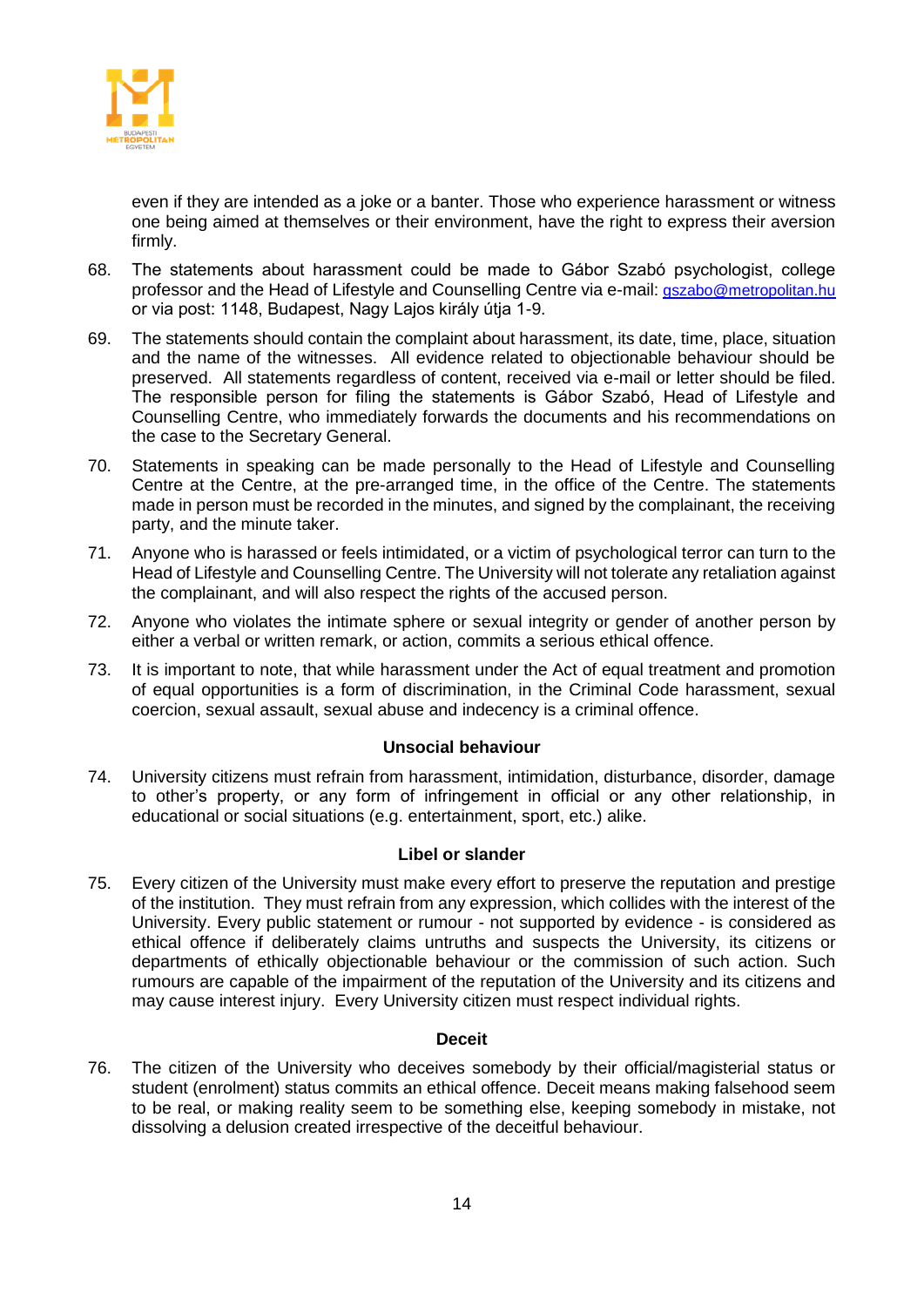

# **Corruption risks**

- <span id="page-14-0"></span>77. Corruption risk involves the possibility of gaining or providing an undue advantage.
- 78. The Code of Ethics prohibits corrupt conduct and administration and any possibility of the occurrence of bribery. In such cases the perpetrator falls under the rules of law and in addition to this, an ethical procedure shall take place.
- 79. Services and possibilities provided by the University could only be used in a regulated way, appropriate for the intended use. The use of them for gainful purposes or given access to an unauthorised person – in addition to the infringement of the relevant rules – is considered as ethical abuse.
- 80. Offer, acceptance, or request of any undue advantage in direct or indirect form is unworthy of the citizens of the University and considered an ethical abuse. Consequently, the citizen of the University must reject any gift or any other advantage, which is offered with the intention of influencing their decision, or the circumstances suggest this possibility.
- 81. The citizens of the University during their participation in business activities or tendering processes of the University are obliged to refrain from bribery or blackmailing, therefore cannot offer, pay, request or accept bribe or any other valuable benefit to gain or impede a business transaction.

# **CHAPTER IX THE ETHICS COMMITTEE**

- <span id="page-14-1"></span>82. By adopting the Code of Ethics, the aim of the University is to help maintaining the moral, professional, and institutional integrity of the University by enforcing ethical norms. The Ethics Committee exercises this activity of the University.
- 83. The Ethics Committee is entitled to act at first instance in investigating ethical and moral cases, which concern the citizens of the University.
- 84. The Ethics Committee is responsible to maintain the Code of Ethics, prepare proposals for amendments, make explanations, and prepare resolutions, set out guidelines and recommendations.
- 85. The Ethics Committee is authorised to take decisions of principle and give recommendations, forward them to the CEO of the University, organise workshops, discussions, consultations in the field of ethical questions to develop attitude and behaviour.
- 86. The Ethics Committee is not competent in administration, in disciplinary actions or legal proceedings. If it is necessary to make a proposal, petition or lodge a complaint to the authorities, it can be done only with the consent and assistance of the CEO of the University.
- 87. The Ethics Committee's membership involves rights and obligations. The members have the right and obligation to participate in the work of the Committee according to best of their knowledge and ability, is obliged to protect the prestige of the University, to take part in trainings, which are necessary for the position, and by giving resolutions they enforce the regulations of the Code of Ethics.
- 88. The members of the Committee have the right receive appropriate information about every announced or ongoing case. providing information is the duty of the chairperson of the Ethics Committee.
- 89. The members of the Ethics Committee have the right and obligation to share any relevant information regarded to be necessary for the Committee with every member of the Committee.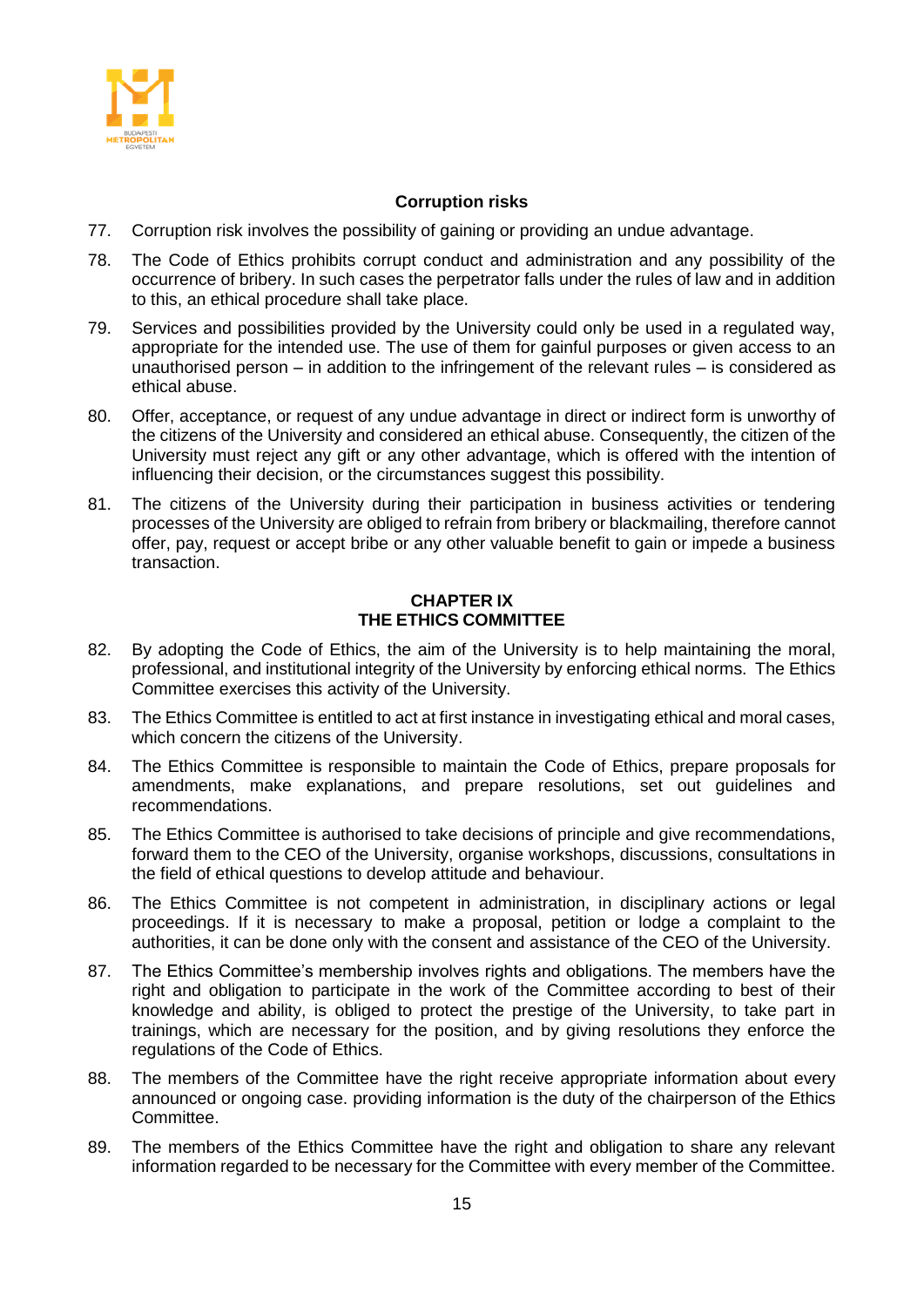

- 90. The members of the Ethics Committee are bound by strict confidentiality during their mandate, and after its expiry or termination. They are not allowed to reveal any information to anyone about the process of negotiations except the content of the official publications by the CEO and lawful exemptions. If there is breach of confidentiality, it will result in an immediate suspension of that member from their duties in the Ethics Committee. Experts invited on an ad hoc basis and consultants invited to participate in the procedure at the Ethics Committee meetings are bound by strict confidentiality.
- 91. It is the Secretary General, in their absence the Legal Advisor, who is entitled to order an ethical procedure.

# **Composition**

- <span id="page-15-0"></span>92. The Ethics Committee is a body composed of four members; one chairperson and three other members, having two members who are instructors, and another member is a non-instructor employee; the Senate elects them for three years with extendable mandates. The student member is deputed by the Student Union for one year. The chairperson of the Committee is elected from the members by majority vote during the first meeting. The secretary of the Ethics Committee is the Secretary General.
- 93. The Chairperson of the Ethics Committee may occasionally invite ad hoc guests or experts to participate in the procedure, depending on the nature of the ethical offence on the agenda.
- 94. The list of the members of the Ethics Committee should be published on the University's IT network and the website.
- 95. During the ethical procedure people involved in the procedure cannot be involved or interested in it and there should be no conflict of interest or the participants cannot be blamed for being prejudiced. If there is a conflict of interest in case of any member of the Ethics Committee, that person cannot participate in that particular case. In this case, an alternate member should be appointed. If there is a conflict of interest, which involves the alternate member or the whole committee, the rector should initiate the appointment of new members by the Senate without delay. The scope of the mandate of such committee members is only valid for the case where a conflict of interest is involved.
- 96. The chairperson of the Committee shall report the completed cases to the CEO at least once a year, for the purpose of guidance.

# **The procedure of the Ethics Committee**

- <span id="page-15-1"></span>97. The procedure of the Ethics Committee is started on the basis of the Secretary General's – in their absence the Legal Advisor's - initiation after a statement is submitted or becoming aware of the fact officially. Statements can be submitted to the Rector, the Secretary General, the Heads of departments or to the Head of Lifestyle and Counselling Centre either verbally or in writing (on paper or electronically), depending on the subject matter. Becoming aware of a fact officially means the time when the person who is entitled to order an ethic procedure becomes aware of the underlying action.
- 98. Statements about ethical violations of norms can be reported by the citizens of University within 30 days, but not later than 90 days, after becoming aware of the action. In case of ethical violations of norms committed continually, it is the time of action realized at the latest which can serve as the point of reference.
- 99. The statement is required to be concrete. The person who reports the case must include the name of the person who has violated the ethical norm, the place and time of the action, the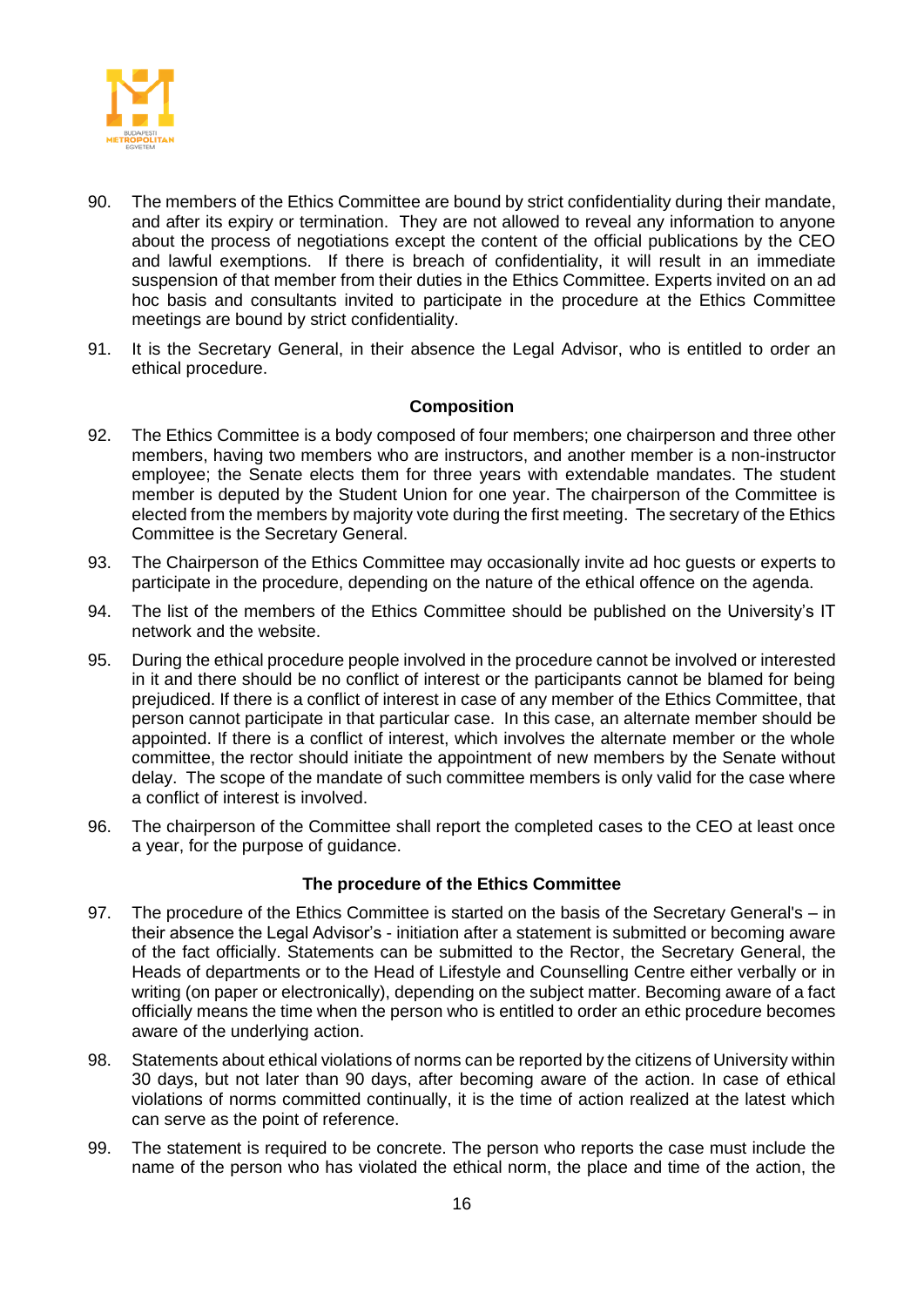

circumstances and any available evidence. The Committee treats the name and other personal information of the complainant confidentially.

- 100. In order to conduct a fair procedure, the University will not initiate an investigation on the basis of an anonymous complaint. The complainant may ask for anonymity if there are reasons to believe that they would be discriminated as a result of the complaint. In case an ethics procedure is initiated against a person based on a malicious and misleading statement, a procedure can be initiated against the person who made that because of an ethical offence.
- 101. Statements made verbally must be registered and the minute book has to be signed by the person who makes, who receives, and who registers the report.
- 102. Within 8 days after the complaint, the Committee initiates an inquiry and within 30 days holds a hearing in a closed session. In addition to the members of the Committee, the Chairperson may invite guests to the hearing. Every invited person is bound by strict confidentiality.
- 103. People subject to the procedure or involved in the case must be summoned via e-mail to the hearing. Complainant must be notified about the hearing.
- 104. The Ethics Committee's procedure must be recorded in the minutes, and the Secretary General must keep the records. The minutes must contain the summary of the consultation on the agenda and the passed resolutions. The chairperson and a verifying person must sign the minutes.
- 105. The decisions of the Ethics Committee should be made independently of any external influence; should be taken by simple majority votes, the votes should be made by open vote, after unfettered consideration of evidence. If the votes are evenly divided, the chairperson has the casting vote. During the decision-making procedure, the members endeavour to reach a consensus.
- 106. Only the members of the Ethics Committee have the right to vote, the invitees have only an advisory role. The presence of at least three members is required for the decision. The resolutions shall be numbered consecutively. (Number / year / months / day of the decision) The Chairperson and the members of the Ethics Committee must make sure that during the electronic and paper-based administration no unauthorised person can have access to the documents related to the ethical procedure.

# **Decisions made during the ethical procedure**

- <span id="page-16-0"></span>107. During the ethical procedure, the Ethics Committee may make the following decisions:
	- *a)* Ascertains that the complaint is unfounded, rejects it, and terminates the procedure,
	- *b)* Establishes in a decision that ethical infringement has taken place and imposes the following sanctions,
		- *ba)* written warning,
		- bb) suggestion for termination of the person's senior manager/ executive mandate.
		- *bc)* suggestion for withdrawal of the elected University citizen or the termination of their mandate,
	- *c)* ascertains that ethical infringement has taken place and makes this fact public on the website of the University,
	- *d)* ascertains the occurrence of the ethical offence and obliges the person who committed the ethical offence to make appropriate amends taking the nature of the offence in consideration to the aggrieved party,
	- *e)* States the occurrence of the ethical offence and initiates a disciplinary procedure if there is a suspicion of criminal offence beyond the ethical abuse,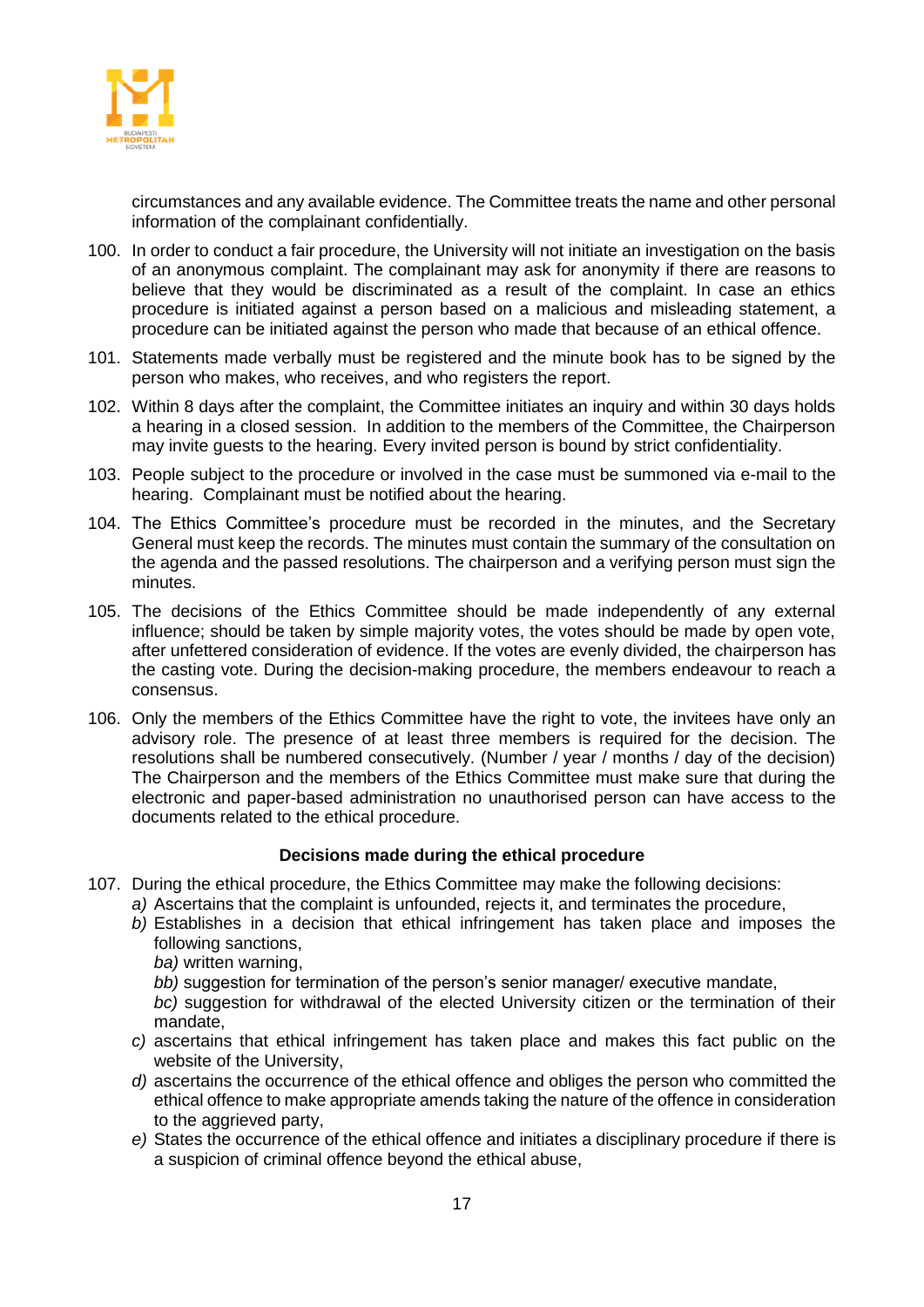

- *f)* calls upon the rector to lodge a criminal complaint if there is a strong suspicion of a crime having been committed not only an ethical norm violation.
- 108. There is no possibility to submit an appeal against a criminal complaint.
- 109. The Secretary writes down the decision of the Ethics Committee within 8 days of its announcement and send it to the people involved.

#### **Legal Remedy**

- <span id="page-17-0"></span>110. Appeals can be submitted against the decisions made during the procedure of the Ethics **Committee** 
	- *a)* a student who is the subject of the procedure can turn to the Committee of Legal Remedy for Students,
	- *b)* either an instructor or non-instructor employee who is the subject of the procedure can turn to those exercising employer rights, in case of a contracted status to the client's representative,
	- *c)* the complainant and the person reporting the case can turn to that person or body where the subject of the procedure can turn to.
- 111. The written appeals can be submitted to the Ethics Committee within 15 days after the receipt of the decision. Its consideration falls within the cognizance of the Student Legal Remedy Committee or those exercising employer rights or of the client's representative. The appeal must contain those reasons which lay the foundation for the modification of the ruling of first instance.
- 112. The submission of the application for appeal has delaying force regarding the decision and putting measures into effect.
- 113. The authorized body or person can make the following decisions about the subject of the appeal:
	- *a)* the application is rejected,
	- *b)* the decision is altered,
	- *c)* the decision is annulled and the decision-maker is instructed to conduct a new procedure.
- 114. The authorized body or the person may seek assistance from a legal expert during the appeal procedure.
- <span id="page-17-1"></span>115. Further legal remedy against the decision made in the subject of the appeal can be initiated by the people involved in the decision and it can be found in a court proceeding.

#### **CHAPTER X FINAL PROVISIONS**

- 116. If the content of the University's internal rules and instructions contain different regulations than that of the Code of Ethics, in that case the internal rules and instructions must be taken into consideration.
- 117. The Code of Ethics should be available to all citizens of the University, in both Hungarian and English.